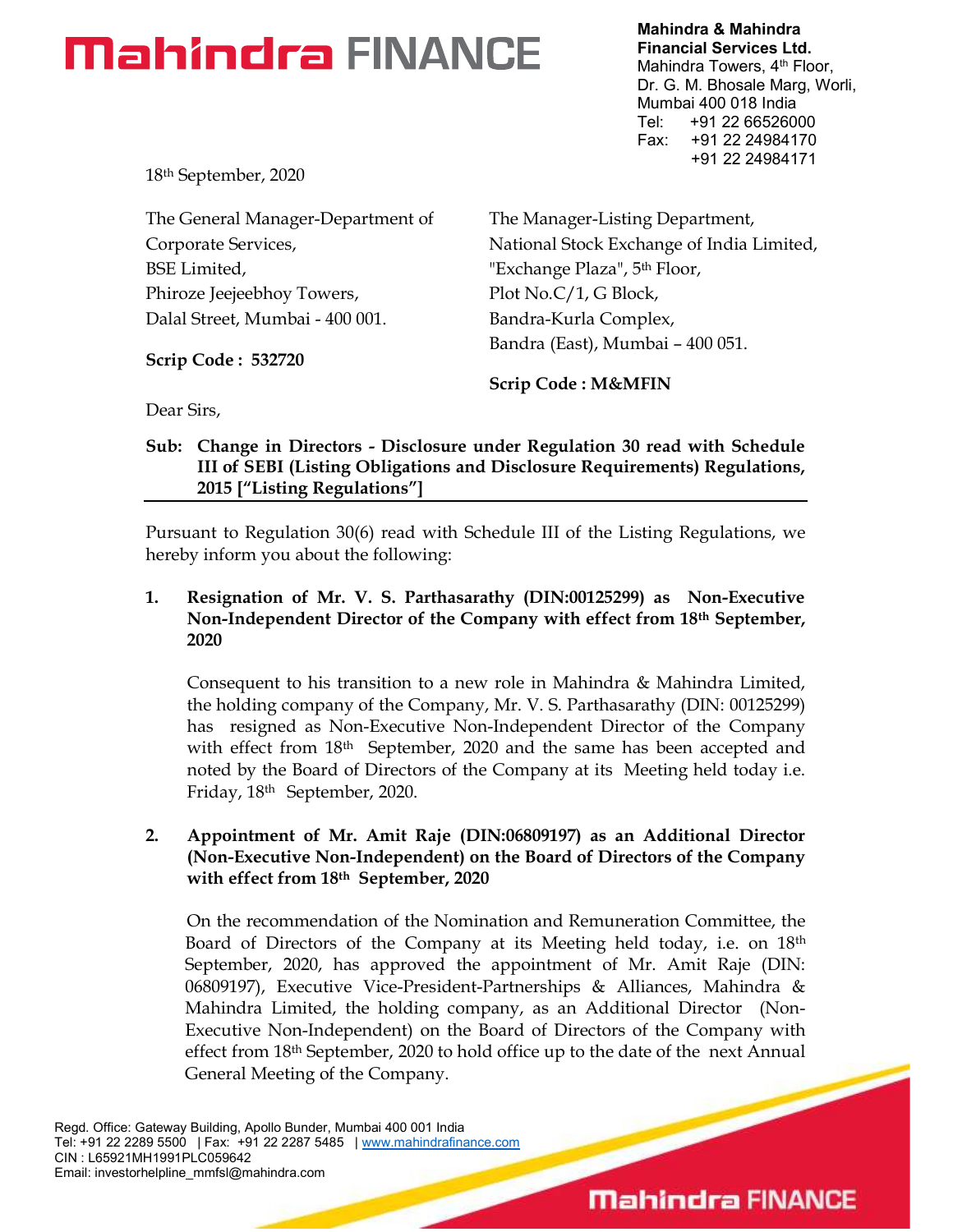The details as required under the Listing Regulations read with SEBI Circular No. CIR/CFD/CMD/4/2015 dated 9<sup>th</sup> September, 2015, are given in Annexure 'A' and Annexure 'B' attached to this letter.

This intimation is also being uploaded on the Company's website at https://www.mahindrafinance.com.

We request you to kindly take the same on record.

Thanking you,

Yours Faithfully, For Mahindra & Mahindra Financial Services Limited

ARNAVAZ MANECK PARDIWALLA Digitally signed by ARNAVAZ MANECK PARDIWALLA Date: 2020.09.18 17:52:38 +05'30'

Arnavaz M. Pardiwalla Company Secretary & Compliance Officer

Encl: a/a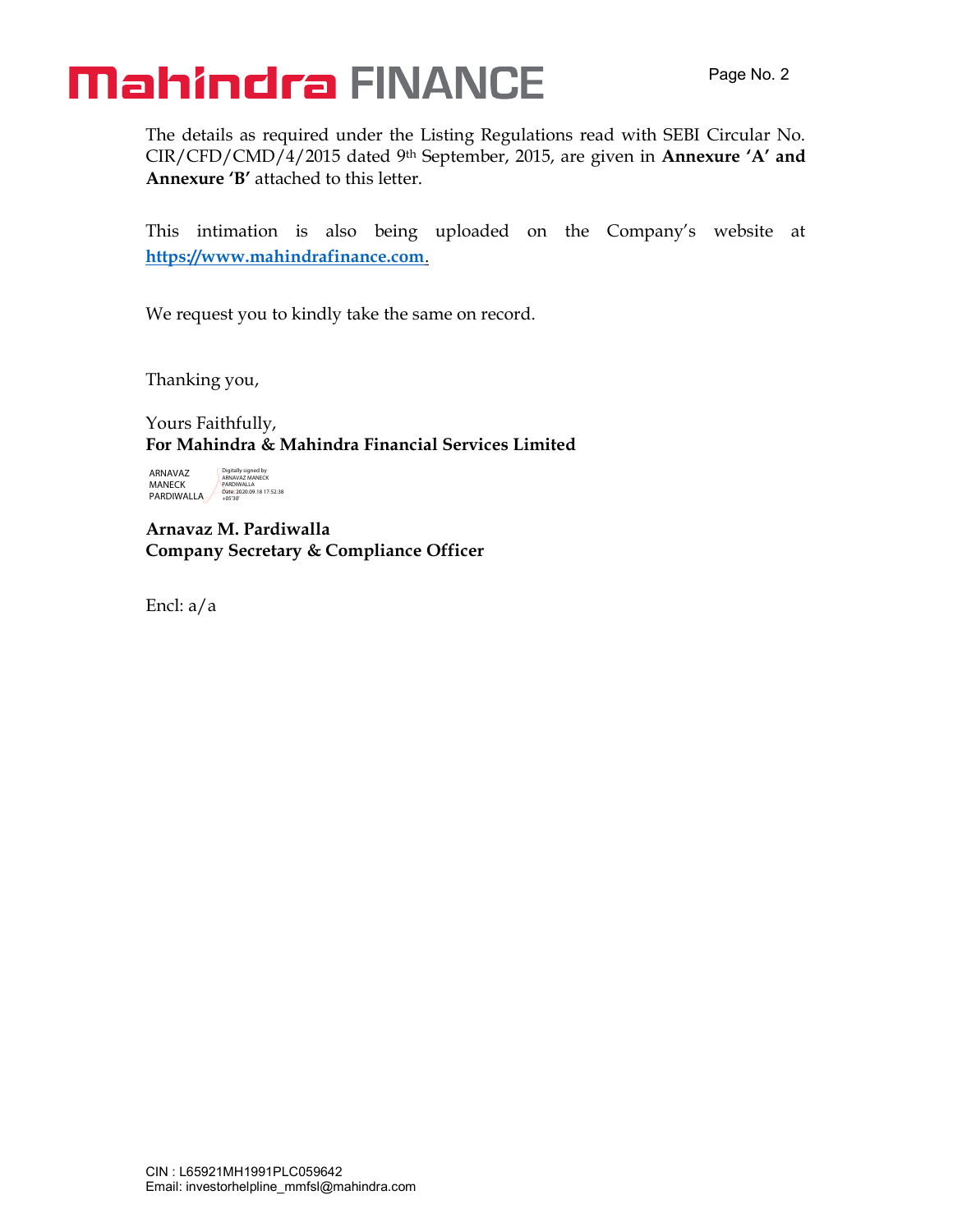#### ANNEXURE A

#### Details of Mr. V. S. Parthasarathy (DIN: 00125299)

| Sr. | Details of Events that need to                                                                                                                                                                                                                                      | Information of such event(s)                                                                                                                                                                                                                                                                                        |
|-----|---------------------------------------------------------------------------------------------------------------------------------------------------------------------------------------------------------------------------------------------------------------------|---------------------------------------------------------------------------------------------------------------------------------------------------------------------------------------------------------------------------------------------------------------------------------------------------------------------|
| No. | be provided                                                                                                                                                                                                                                                         |                                                                                                                                                                                                                                                                                                                     |
| a)  | Reason for change viz.<br>resignation,<br><del>appointment</del> ,<br>cessation, removal, death or<br>otherwise                                                                                                                                                     | Consequent to his transition to a new role as<br>President of the newly created Mobility<br>Services Sector of the Mahindra Group, Mr. V.<br>S. Parthasarathy has tendered his resignation<br>as Non-Executive Non-Independent Director<br>of the Company, with effect from<br>18 <sup>th</sup><br>September, 2020. |
| b)  | Date of appointment/<br>cessation (as applicable)<br>Term of Appointment                                                                                                                                                                                            | Date of cessation as Director: With effect from<br>18 <sup>th</sup> September, 2020.<br>Not Applicable                                                                                                                                                                                                              |
| c)  | profile<br>(in case<br>Brief<br>of<br>appointment)                                                                                                                                                                                                                  | Not Applicable                                                                                                                                                                                                                                                                                                      |
| d)  | Disclosure of relationships<br>between directors (in case of<br>appointment of a director)                                                                                                                                                                          | Not Applicable                                                                                                                                                                                                                                                                                                      |
| e)  | Information<br>required<br>as<br>pursuant to BSE Circular with<br>LIST/COMP/14/<br>ref.<br>no.<br>National<br>2018-19<br>and the<br>Exchange<br><b>Stock</b><br>of<br>India<br>Limited Circular with ref. no.<br>NSE/CML/2018/24,<br>both<br>dated 20th June, 2018. | Not Applicable                                                                                                                                                                                                                                                                                                      |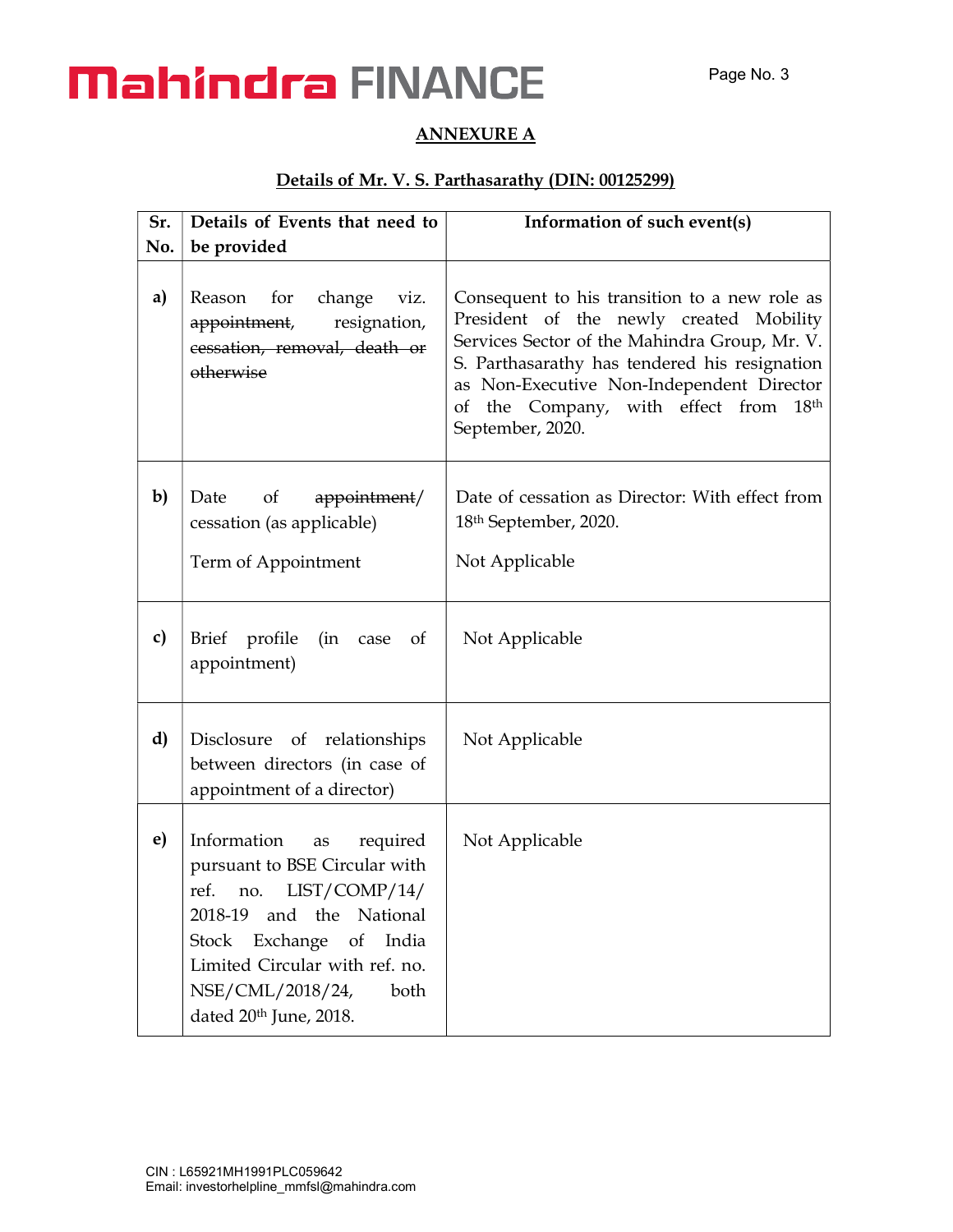#### ANNEXURE B

#### Details of Mr. Amit Raje (DIN: 06809197)

| Sr. | Details of Events that need to                                                                            | Information of such event(s)                                                                                                                                                                                                                                                                                                                                                                                               |
|-----|-----------------------------------------------------------------------------------------------------------|----------------------------------------------------------------------------------------------------------------------------------------------------------------------------------------------------------------------------------------------------------------------------------------------------------------------------------------------------------------------------------------------------------------------------|
| No. | be provided                                                                                               |                                                                                                                                                                                                                                                                                                                                                                                                                            |
| a)  | for<br>change viz.<br>Reason<br>resignation,<br>appointment,<br>cessation, removal, death or<br>otherwise | Appointment of Mr. Amit Raje<br>as<br>an<br>Additional Director of the Company with<br>effect from 18th September, 2020.<br>He will be a Non-Executive Non-Independent<br>Director.                                                                                                                                                                                                                                        |
| b)  | Date of appointment <del>/ cessation</del><br>applicable) & term of<br>(as<br>appointment                 | <b>Date of Appointment - With effect from 18th</b><br>September, 2020.<br><b>Term of Appointment - From 18th September,</b><br>2020 upto the date of the next Annual General<br>Meeting of the Company.<br>Post approval of the Shareholders at the next<br>General Meeting of the Company, Mr. Amit<br>will be<br>a Non-Executive Non-<br>Raje<br>Independent Director, liable to retire by<br>rotation.                  |
| c)  | Brief profile<br>(in<br>case<br>appointment)                                                              | of   Mr. Amit Raje is currently Executive Vice-<br>President - Partnerships & Alliances of<br>Mahindra & Mahindra Limited, the Parent<br>company and is responsible for leading M&A<br>and Investor Relations at the Mahindra Group.<br>Prior to joining the Mahindra Group, Mr. Amit<br>Raje was the Managing Director in the<br>Principal Investing Area of Goldman Sachs.<br>He was a Nominee Director of Goldman Sachs |